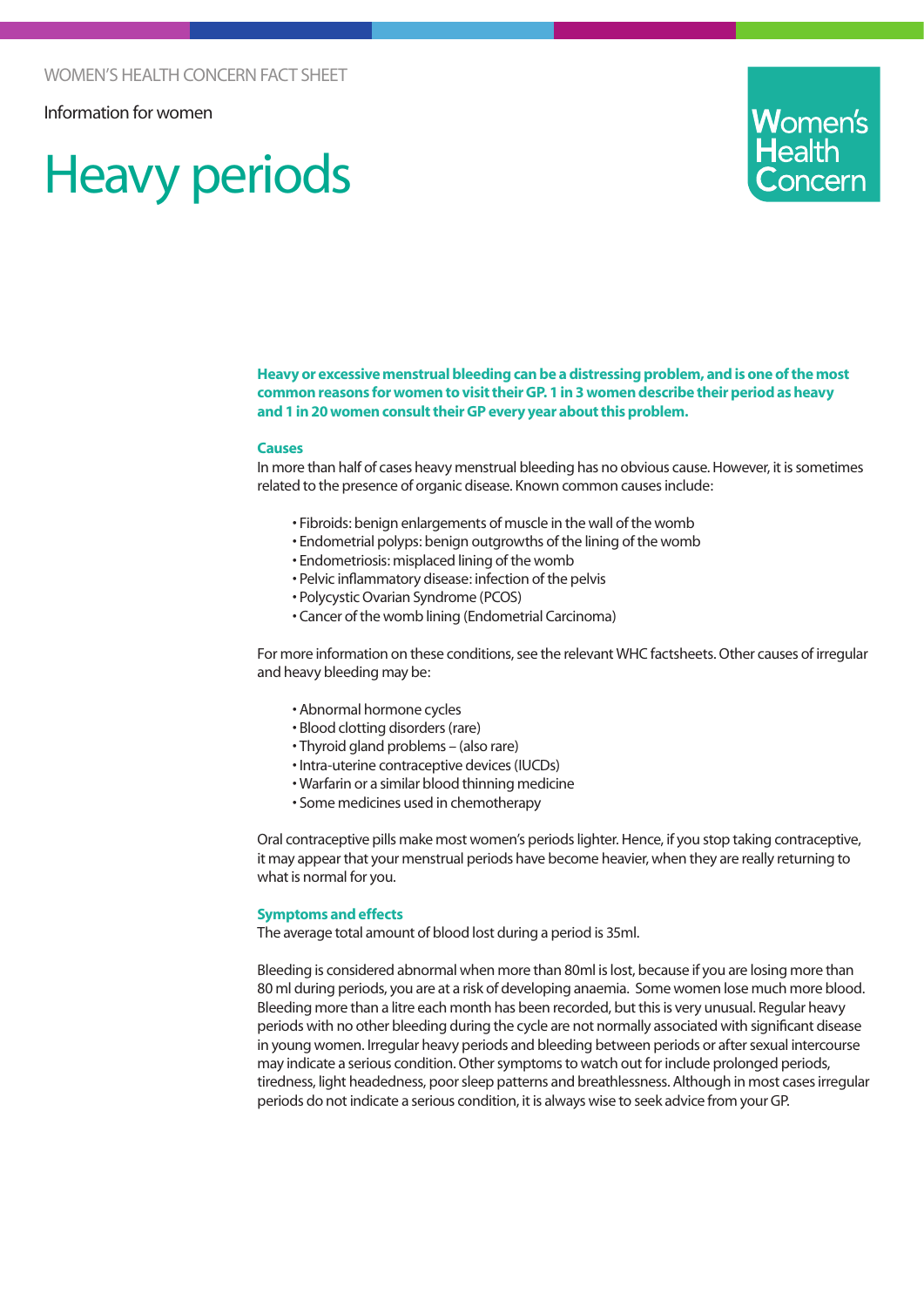#### **Diagnosis**

It is often not easy to know whether your periods are heavier than other women or not. Measuring blood loss during menstrual period is not easy either. Hence blood loss during menstrual period is considered heavy if it causes one or more of the following:

- Flooding through clothes
- You pass large clots
- You need frequent change of sanitary towels or tampons
- You need double sanitary protection
- Heavy periods occurring every month which stops you doing routine activities such as going out, working or shopping

In cases of abnormal bleeding it is important to discover if there is any underlying problem in the pelvis. This is done by means of a simple pelvic examination. The doctor inspects the vulva, vagina and cervix (neck of the uterus) to make sure there is no abnormality that could account for the bleeding. At the same time the doctor can check for signs of other conditions such as fibroids or endometriosis. A blood test is often performed to check for anaemia.

Sometimes further tests are needed.

These may include:

- Transvaginal ultrasound scan: This is useful if any swelling is found on examination of the pelvis
- Endometrial biopsy: A sample of the lining of uterus is taken and examined under a microscope
- Hysteroscopy: A thin telescope is passed through the cervix so that the uterine cavity can be examined
- Internal swabs: to check for infections

Keeping a menstrual diary may help you and your doctor to understand the pattern of your menstrual period and decide what test or treatment may be helpful. Keeping a menstrual diary is also likely to help in monitoring the effects of treatment.

#### **Treatment**

Treatment options depend on the type and duration of abnormal bleeding, the presence of specific disease or condition, your age, and desire for further pregnancies. Treatment can be medical or surgical.

#### **No Treatment**

Once a serious condition has been excluded, you may choose not to have any treatment especially if symptoms are not significantly affecting your health or quality of life.

#### **Medical**

Medical treatments include taking medicines which act either by reducing levels of prostaglandins, or by affecting the blood clotting process that takes place in the uterus during periods. A commonly prescribed drug is tranexamic acid. This is taken in tablet form, and helps to reduce blood loss but does not reduce the duration of bleeding. Hormones such as progestogens or the combined oral contraceptive pill can also be prescribed, for regularising irregular periods and reducing the amount of blood loss. An intra-uterine progestogen releasing system, has been shown to be very effective in reducing the amount of blood loss, and indeed, periods may almost disappear after six months. The device is effective for five years. Hormone replacement therapy may benefit women nearing the menopause who also have menopausal symptoms, but should not be used purely to control bleeding. In cases of severe bleeding, it may be necessary to administer a drug which stops your ovaries working (causing a temporary menopause) and your periods may stop altogether.